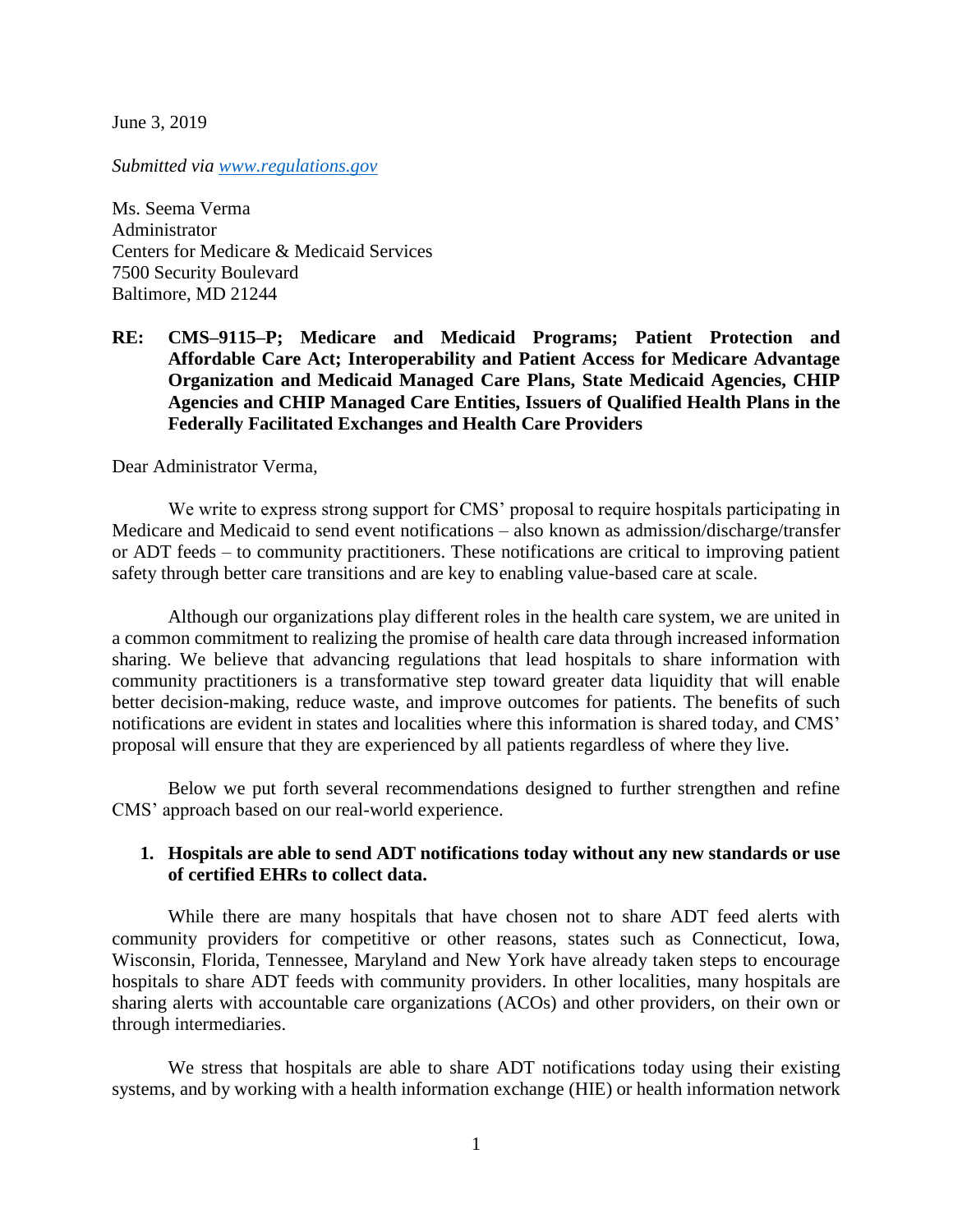(HIN), contracting with a vendor that can send the alerts on their behalf, or building their own interfaces. As evidenced by the widescale adoption of this use case today, new standards efforts are not needed for the successful, immediate implementation of the proposed requirements. In numerous conversations with HIEs, other intermediaries and providers, we were unable to find a single example where a hospital was unable to send an ADT notification today due to lack of standards. For the future, further development of ADT messaging standards could be useful to support inclusion of new data elements and/or types of notifications.

# **2. CMS should strike language limiting proposed requirements to hospitals with EHR systems, recognizing that many facilities use other types of systems to send notifications.**

While CMS proposed to limit the new requirements to hospitals that currently possess an EHR system with the capacity to generate the basic information needed for the notification, it is not necessary to use an EHR to gather the required information or send the notification. In fact, many hospitals use administrative IT systems for this purpose. We encourage CMS to strike this language and instead allow hospitals the flexibility to choose how to comply with the new requirement.

**3. Event notifications should be shared for patients who present in the ED regardless of whether they are subsequently admitted as an inpatient, and the minimum information included in the notification should be expanded to include discharge disposition.**

We strongly encourage CMS to expand the patient population to whom this requirement applies to include patients who present in the ED and are subsequently discharged without being admitted, as well as those patients who are admitted in observational status. Planning for a safe care transition begins when a patient presents in the ED regardless of whether they are admitted to the facility. In addition, notifying the community practitioner when a patient visits the ED enables them to intervene immediately which can improve outcomes for the patient and result in better coordination that reduces costs and prevents waste.

We also recommend that CMS expand the minimum information in the notification to include the discharge disposition data field. This information is critical for community providers because it gives insight into the outpatient care recommended to the patient and better enables the provider to follow-up with the patient on their hospital visit and coordinate any additional care.

### **4. CMS should consider other policy options for replacing and/or augmenting what constitutes "reasonable certainty" with respect to receipt of notifications.**

We appreciate the need for CMS to establish parameters around a hospital's responsibility for sharing information with community practitioner. While we agree that an exception may be needed when technical issues beyond a hospital's control prevent successful receipt and use of a notification, we are concerned that the "reasonable certainty" standard may not be specific enough to ensure the requirement has the intended effect on information sharing.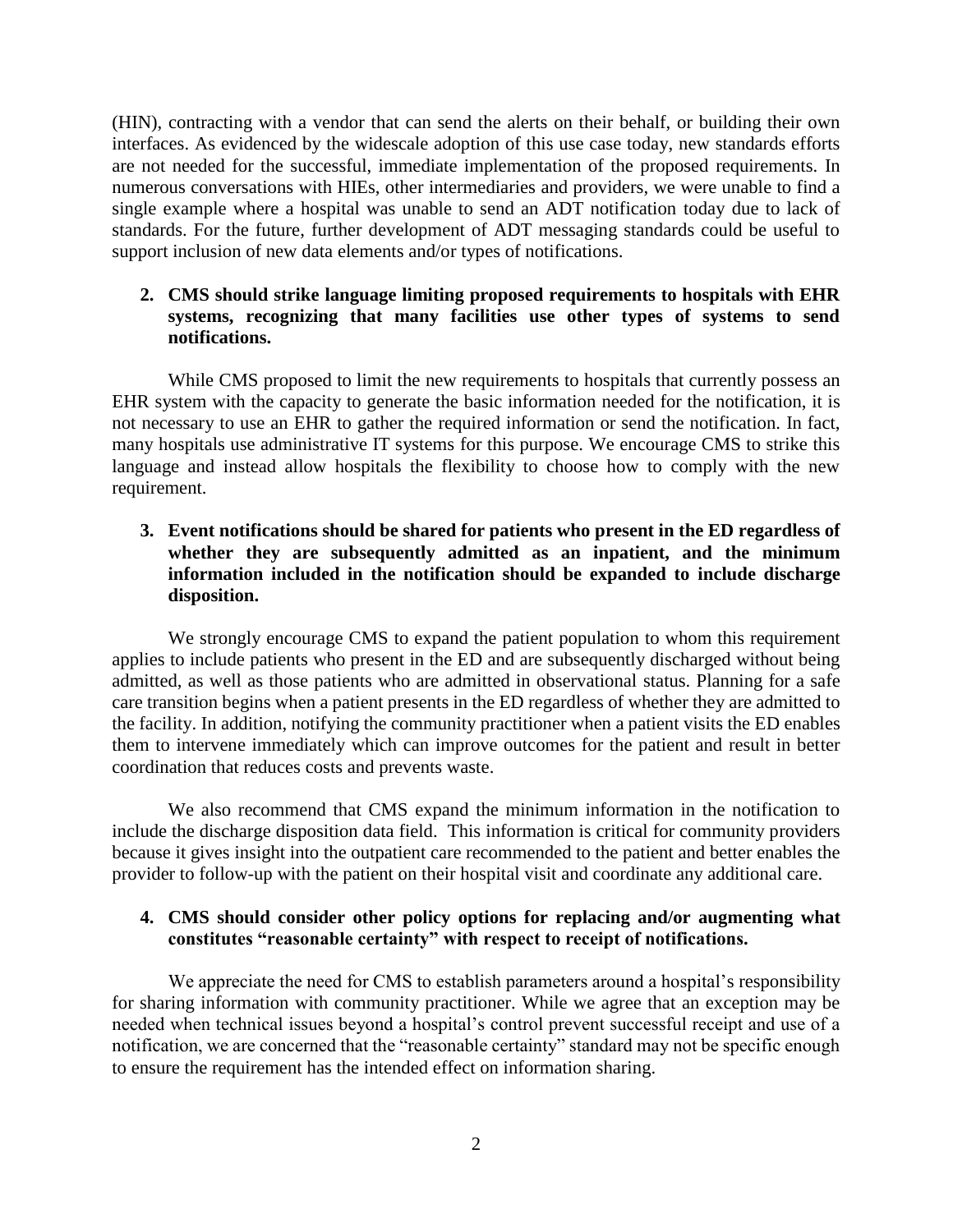Accordingly, we recommend that CMS consider other policy options for replacing and/or augmenting the "reasonable certainty" standard included in the proposed regulation. For example, we encourage CMS to deem a hospital compliant if they send the required information to an intermediary for distribution to their provider networks if the intermediary is covered by the prohibition on information blocking. A hospital would be compliant with the new requirement if they: 1) attest that they are not information blocking through the Promoting Interoperability Program; and 2) generate a notification and share it with the intermediary, but it is not ultimately sent because there is no subscribing provider.

This is an important clarification that ensures hospitals receive credit if they are unable to comply through no fault of their own. It also reinforces that hospitals have discretion in determining the technological mechanism through which they will share notifications; we urge CMS to further clarify this point in the final rule.

## **5. CMS should implement a feedback mechanism for community providers to report issues receiving ADT notifications.**

We encourage CMS to consider creating a feedback mechanism for community providers that have the ability to receive notifications yet get incomplete, unreasonably delayed, or no data at all to log or report these issues.

#### *Conclusion*

Advancing regulatory levers to promote Medicare and Medicaid-participating hospitals to share ADT feeds has the potential to significantly improve care for patients across the country. CMS' proposed rule is a significant first step on the path to greater information sharing and interoperability. We encourage CMS to implement this new requirement expeditiously (e.g., within months) given that there are no technical barriers to doing so.

Sincerely,

Aledade American Academy of Home Care Medicine Audacious Inquiry Beth Israel Deaconess Care Organization Biden Cancer Initiative Blue Shield of California Caregiver Action Network Community Care Collaborative of Pennsylvania and New Jersey Elation Health Florida Association of ACOs Greater Houston Healthconnect Healthix Iora Health Keystone ACO Lahey Clinical Performance ACO